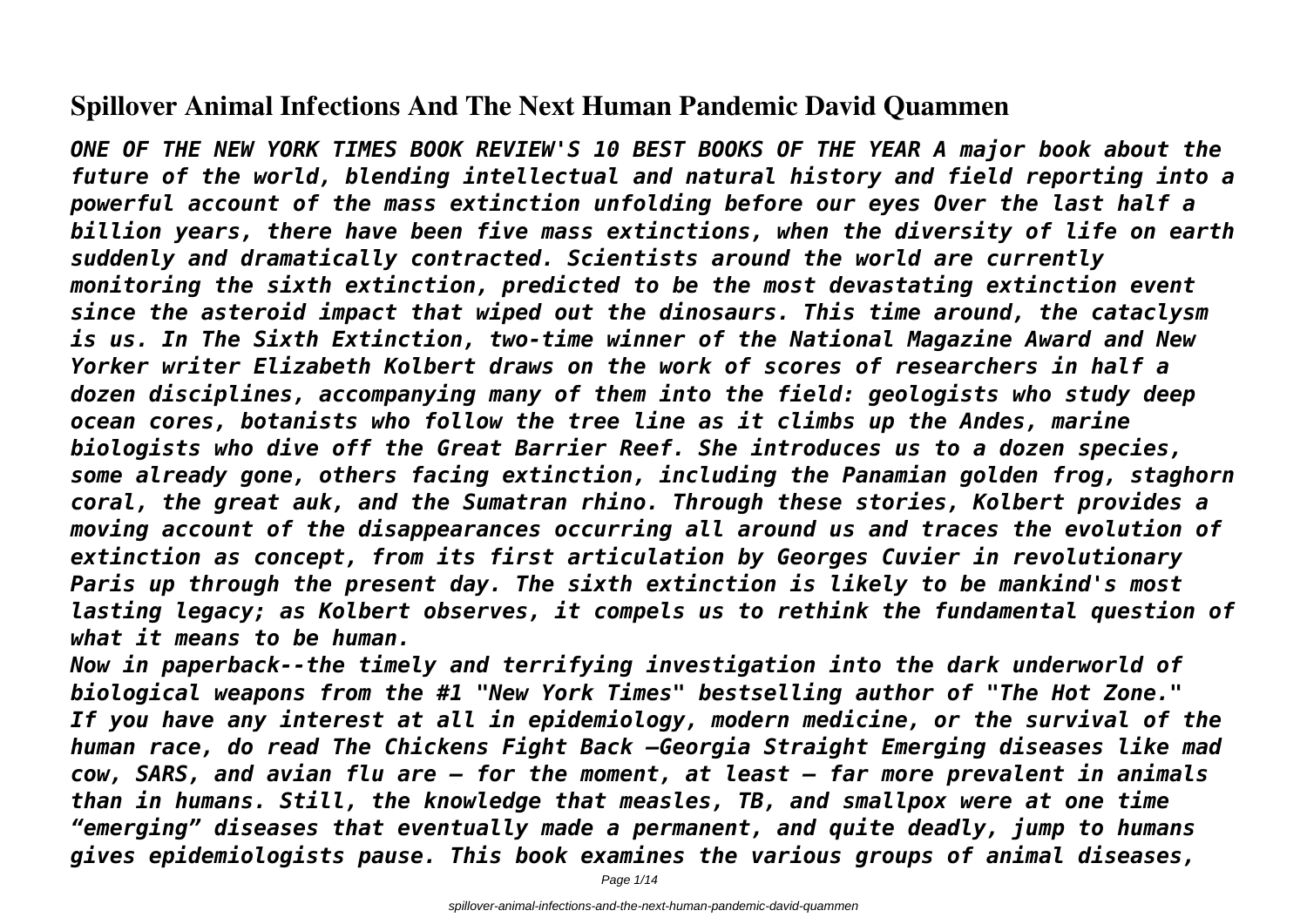*explains what attracts them to the human population — from food to sex to living conditions — and offers suggestions for keeping them at bay. It also points out that diseases must be looked at from an ecological, cultural, and economic point of view as well as from a biological standpoint. Cooking meat till its well done and slathering on insect repellent for a hike in the woods are effective preventative measures, but as the author notes, it's more important to fundamentally rethink humankind's place in the world.*

*Read this gripping, timely book about the transmission of deadly viruses from animal to human populations, and how we can fight the current Covid-19 pandemic. WITH A NEW AFTERWORD ON CORONAVIRUS As globalization spreads and as we destroy the ancient ecosystems, we encounter strange and dangerous infections that originate in animals but that can be transmitted to humans. Diseases that were contained are being set free and the results are potentially catastrophic. In a journey that takes him from southern China to the Congo, from Bangladesh to Australia, David Quammen tracks these infections to their source, and asks what we can do to prevent some new pandemic spreading across the face of the earth. As we continue to feel the global impact of Covid-19, discover the book that predicted this viral disaster and the science that could stop the next one in its tracks. 'A tremendous book...this gives you all you need to know and all you should know' Sunday Times 'Chilling... [A] brilliant, devastating book' Daily Mail 'A frightening and fascinating masterpiece of science reporting that reads like a detective story' Walter Isaacson Pandemic Panics and Deadly Diseases That Jump from Animals to Humans Bats and Viruses Ebola: The Natural and Human History of a Deadly Virus Blood Line Once Upon a Time I Lived on Mars The American Story Conversations with Master Historians*

Emerging infectious diseases are often due to environmental disruption, which exposes microbes to a different niche that selects for new Page 2/14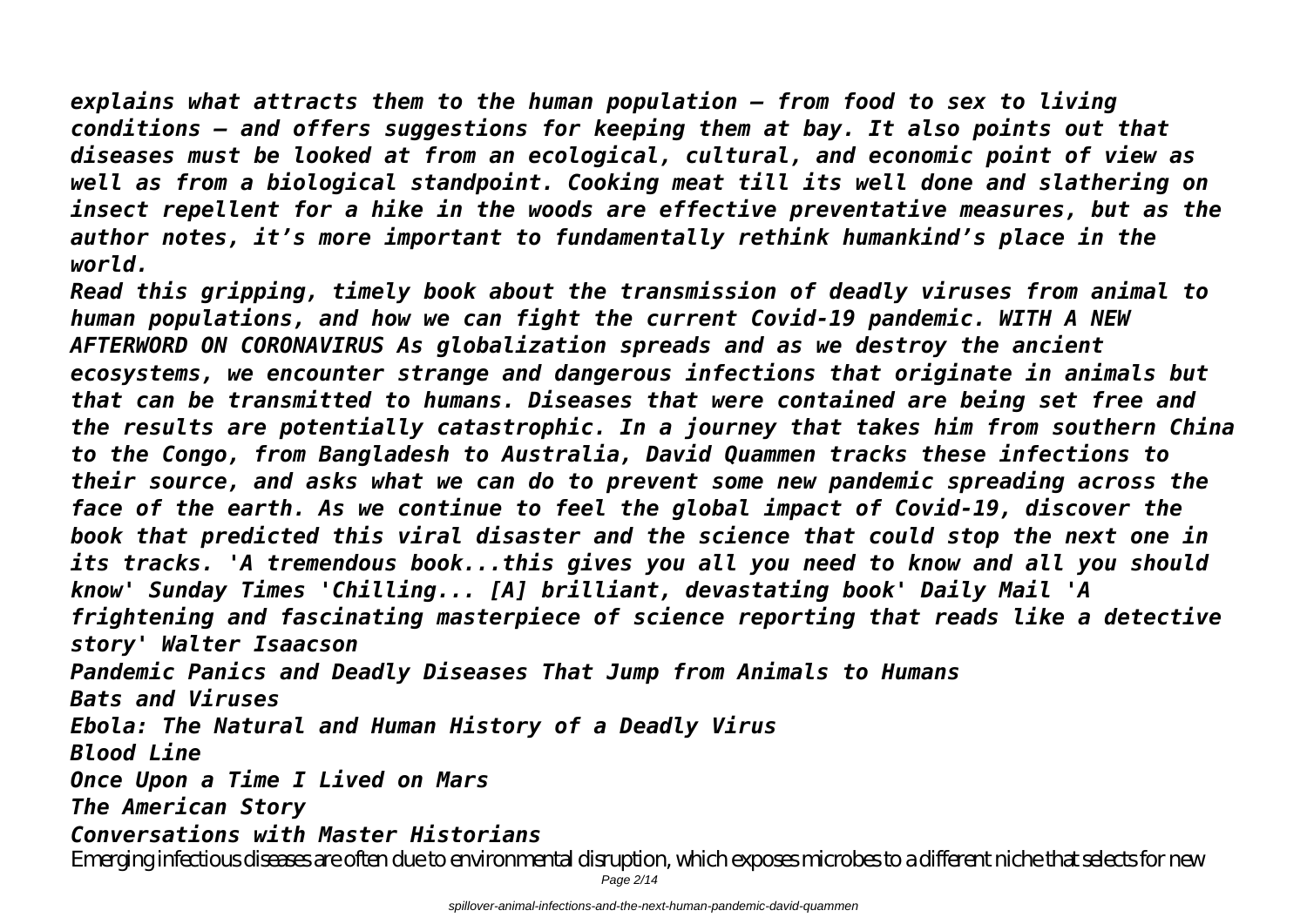virulence traits and facilitates transmission between animals and humans. Thus, health of humans also depends upon health of animals and the environment – a concept called One Health. This book presents core concepts, compelling evidence, successful applications, and remaining challenges of One Health approaches to thwarting the threat of emerging infectious disease. Written by scientists working in the field, this book will provide a series of "stories" about how disruption of the environment and transmission from animal hosts is responsible for emerging human and animal diseases. Explains the concept of One Health and the history of the One Health paradigm shift. Traces the emergence of devastating new diseases in both animals and humans. Presents case histories of notable, new zoonoses, including West Nile virus, hantavirus, Lyme disease, SARS, and salmonella. Links several epidemic zoonoses with the environmental factors that promote them. Offers insight into the mechanisms of microbial evolution toward pathogenicity. Discusses the many causes behind the emergence of antibiotic resistance. Presents new technologies and approaches for public health disease surveillance. Offers political and bureaucratic strategies for promoting the global acceptance of One Health.

A review of research on the ecology of Lyme disease in North America describes how humans get sick, why some years and places are so risky and others not, and offers a new understanding that embraces the complexity of species and their interactions. Zoonoses are a persistent threat to the global human health Today, more than 200 diseases occurring in humans and animals are known to be mutually transmitted. Classical infectious diseases, such as rabies, plague, and yellow fever, have not been eradicated despite major efforts. New zoonotic diseases are on the increase due global conditions such as overpopulation, wars, and food scarcity, which facilitate human contact with rodents, stray animals, and their parasites. In addition, humans are unwittingly becoming accidental hosts and new links in an infectious chain by engaging in activities such as survival training, which involves camping in open areas and consumption of raw or insufficiently cooked food. Zoonotic infections cause a variety of symptoms that often do not provide clear evidence of a known disease. Zoonoses, Fourth Edition, describes most occurring worldwide zoonosis and facilitates the identification, diagnosis and treatment of zoonotic infections. Written by a team of doctors, medical microbiologists and veterinarians, this completely, revised edition covers all aspects of the epidemiology and prevention of zoonotic diseases through clear descriptions of various illnesses. Specifically, this fourth edition covers zoonosis caused by viruses, bacteria, fungi and parasites infections caused by animal bites infections and intoxications by animal foods Iatrogenic transmission of zoonotic pathogens Zoonoses is an indispensable reference for clinicians and laboratorians. "Quammen brilliantly and powerfully re-creates the 19th century naturalist's intellectual and spiritual journey."--Los Angeles Times Book Review Twenty-one years passed between Charles Darwin's epiphany that "natural selection" formed the basis of evolution and the scientist's publication of On the Origin of Species. Why did Darwin delay, and what happened during the course of those two decades? The human drama and scientific basis of these years constitute a fascinating, tangled tale that elucidates the character of a cautious naturalist who initiated an intellectual revolution. The Ecology of a Complex System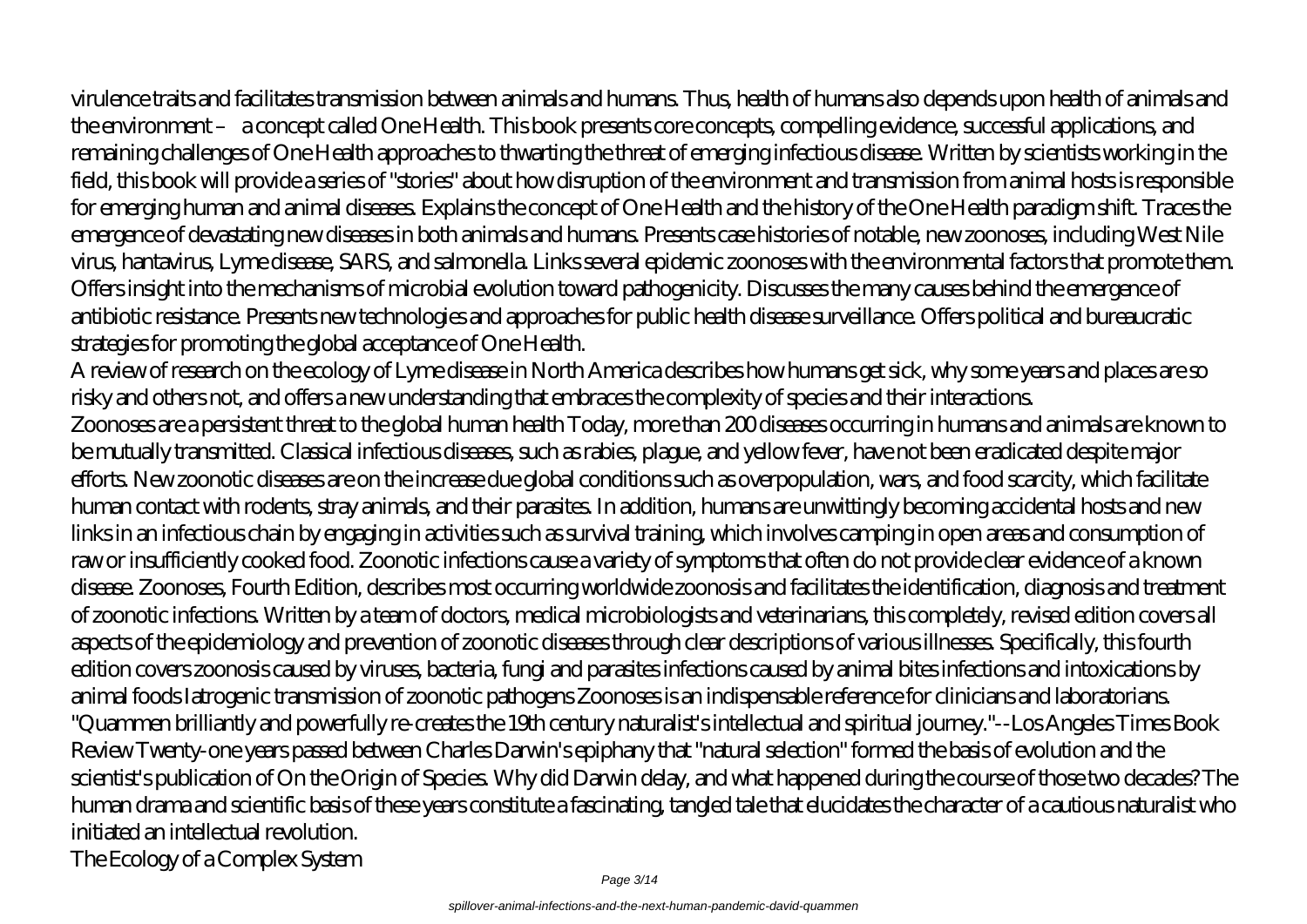# Agents of Evolutionary Invention Plagues upon the Earth A Cross-Disciplinary Approach A Novel Bats in the Anthropocene: Conservation of Bats in a Changing World A Radical New History of Life

First, a horse in Brisbane falls ill: fever, swelling, bloody froth. Then thirteen others drop dead. The foreman at the stables becomes ill and the trainer dies. What is going on? As globalization spreads and as we destroy the ancient ecosystems, we encounter strange and dangerous infections that originate in animals but that can be transmitted to humans. Diseases that were contained are being set free and the results are potentially catastrophic. In a journey that takes him from southern China to the Congo, from Bangladesh to Australia, David Quammen tracks these infections to their source and asks what we can do to prevent some new pandemic spreading across the face of the earth. When it comes to Mars, the focus is often on how to get there: the rockets, the engines, the fuel. But upon arrival, what will it actually be like? In 2013, Kate Greene moved to Mars. That is, along with five fellow crew members, she embarked on NASA's first HI-SEAS mission, a simulated Martian environment located on the slopes of Mauna Loa in Hawai'i. For four months she lived, worked, and slept in an isolated geodesic dome, conducting a sleep study on her crew mates and gaining incredible insight into human behavior in tight quarters, as well as the nature of boredom, dreams, and isolation that arise amidst the promise of scientific progress and glory. In Once Upon a Time I Lived on Mars, Greene draws on her experience to contemplate humanity's broader impulse to explore. The result is a twined story of space and life, of the standard, able-bodied astronaut and Greene's brother's disability, of the lag time of interplanetary correspondences and the challenges of a longdistance marriage, of freeze-dried egg powder and fresh pineapple, of departure and return. By asking what kind of wisdom humanity might take to Mars and elsewhere in the Universe, Greene has written a remarkable, wide-ranging examination of our time in space right now, as a pre-Mars species, poised on the edge, readying for launch.

"[Mr. Quammen] is not just among our best science writers but among our best writers, period." —Dwight Garner, New York Times The next big human pandemic—the next disease cataclysm, perhaps on the scale of AIDS or the 1918 influenza—is likely to be caused by a new virus coming to humans from wildlife. Experts call such an event "spillover" and they warn us to brace ourselves. David Quammen has tracked this subject from the jungles of Central Africa, the rooftops of Bangladesh, and the caves of southern China to the laboratories where researchers work in space suits to study lethal viruses. He illuminates the dynamics of Ebola, SARS, bird flu, Lyme disease, and other emerging threats and tells the story of AIDS and its origins as it has never before been told. Spillover reads like a mystery tale, full of mayhem and clues and questions. When the Next Big One arrives, what will it look like? From which innocent host animal will it emerge? Will we be ready? A leading epidemiologist shares his "powerful and necessary" (Richard Preston, author of The Hot Zone) stories from the front lines of our war on infectious diseases and explains how to prepare for global epidemics -- featuring a new preface on COVID-19. Unlike natural disasters,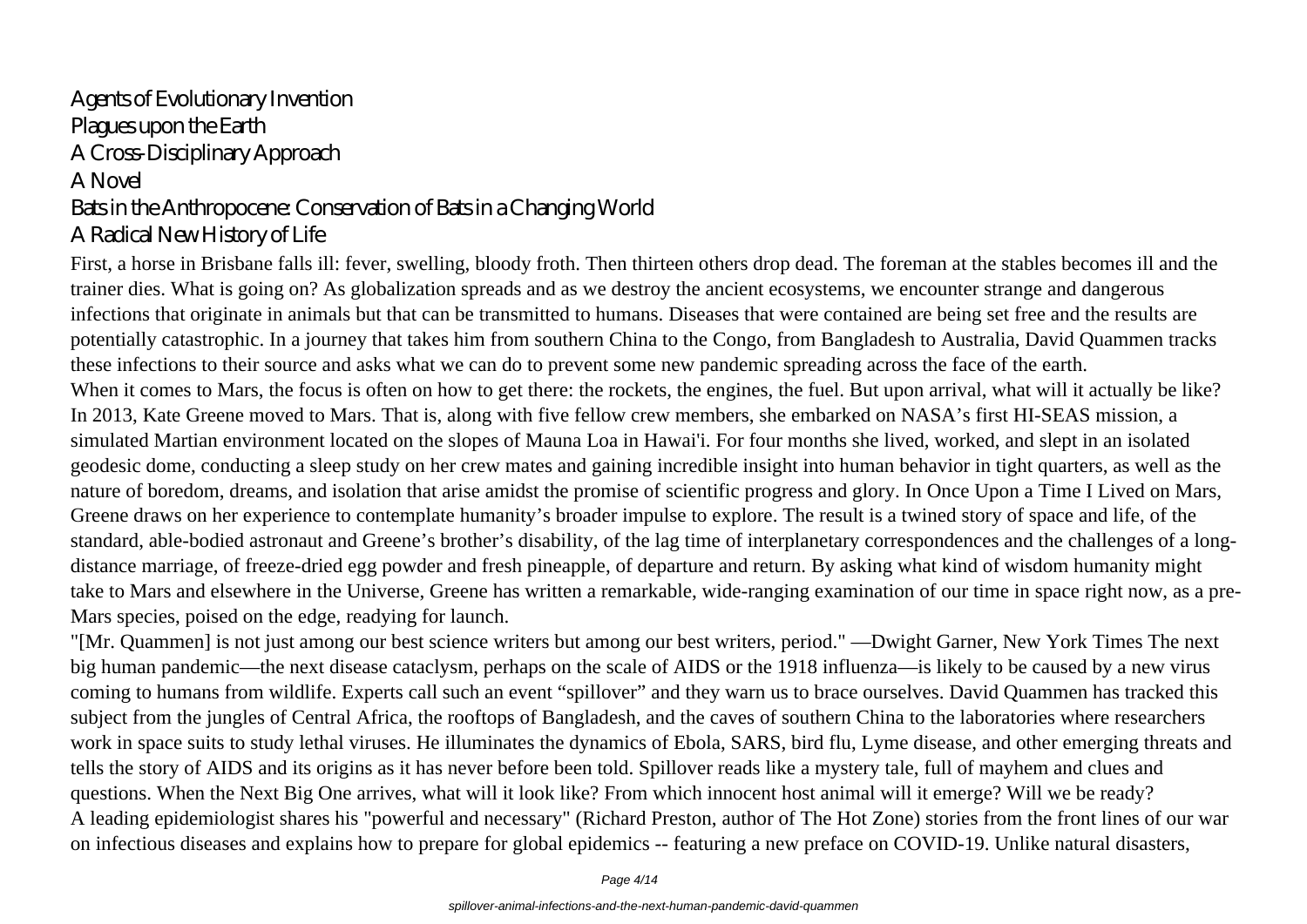whose destruction is concentrated in a limited area over a period of days, and illnesses, which have devastating effects but are limited to individuals and their families, infectious disease has the terrifying power to disrupt everyday life on a global scale, overwhelming public and private resources and bringing trade and transportation to a grinding halt. In today's world, it's easier than ever to move people, animals, and materials around the planet, but the same advances that make modern infrastructure so efficient have made epidemics and even pandemics nearly inevitable. And as outbreaks of COVID-19, Ebola, MERS, and Zika have demonstrated, we are woefully underprepared to deal with the fallout. So what can -- and must -- we do in order to protect ourselves from mankind's deadliest enemy? Drawing on the latest medical science, case studies, policy research, and hard-earned epidemiological lessons, Deadliest Enemy explores the resources and programs we need to develop if we are to keep ourselves safe from infectious disease. The authors show how we could wake up to a reality in which many antibiotics no longer cure, bioterror is a certainty, and the threat of a disastrous influenza or coronavirus pandemic looms ever larger. Only by

understanding the challenges we face can we prevent the unthinkable from becoming the inevitable. Deadliest Enemy is high scientific drama, a chronicle of medical mystery and discovery, a reality check, and a practical plan of action.

Wildlife and Emerging Zoonotic Diseases: The Biology, Circumstances and Consequences of Cross-Species Transmission

Island Biogeography in an Age of Extinctions

A Cultural History of the World's Most Diabolical Virus

A New Frontier of Emerging Infectious Diseases

The Hot Zone

Pioneer Prophet

Workshop Summary

In the past half century, deadly disease outbreaks caused by novel viruses of animal origin - Nipah virus in Malaysia, Hendra virus in Australia, Hantavirus in the United States, Ebola virus in Africa, along with HIV (human immunodeficiency virus), several influenza subtypes, and the SARS (sudden acute respiratory syndrome) and MERS (Middle East respiratory syndrome) coronaviruses - have underscored the urgency of understanding factors influencing viral disease emergence and spread. Emerging Viral Diseases is the summary of a public workshop hosted in March 2014 to examine factors driving the appearance, establishment, and spread of emerging, re-emerging and novel viral diseases; the global health and economic impacts of recently emerging and novel viral diseases in humans; and the scientific and policy approaches to improving domestic and international capacity to detect and respond to global outbreaks of infectious disease. This report is a record of the presentations and discussion of the event.

Brigham Young was a rough-hewn New York craftsman whose impoverished life was electrified by the Mormon faith. Turner provides a fully realized portrait of this spiritual prophet, viewed by followers as a protector and by opponents as a heretic. His pioneering faith made a deep imprint on tens of thousands of lives in the American Mountain West.

Co-founder of The Carlyle Group and patriotic philanthropist David M. Rubenstein takes readers on a sweeping journey across the grand arc of the American story through revealing conversations with our greatest historians. In these lively dialogues, the biggest names in American history explore the subjects they've come to so intimately know and understand. — David McCullough on John Adams — Jon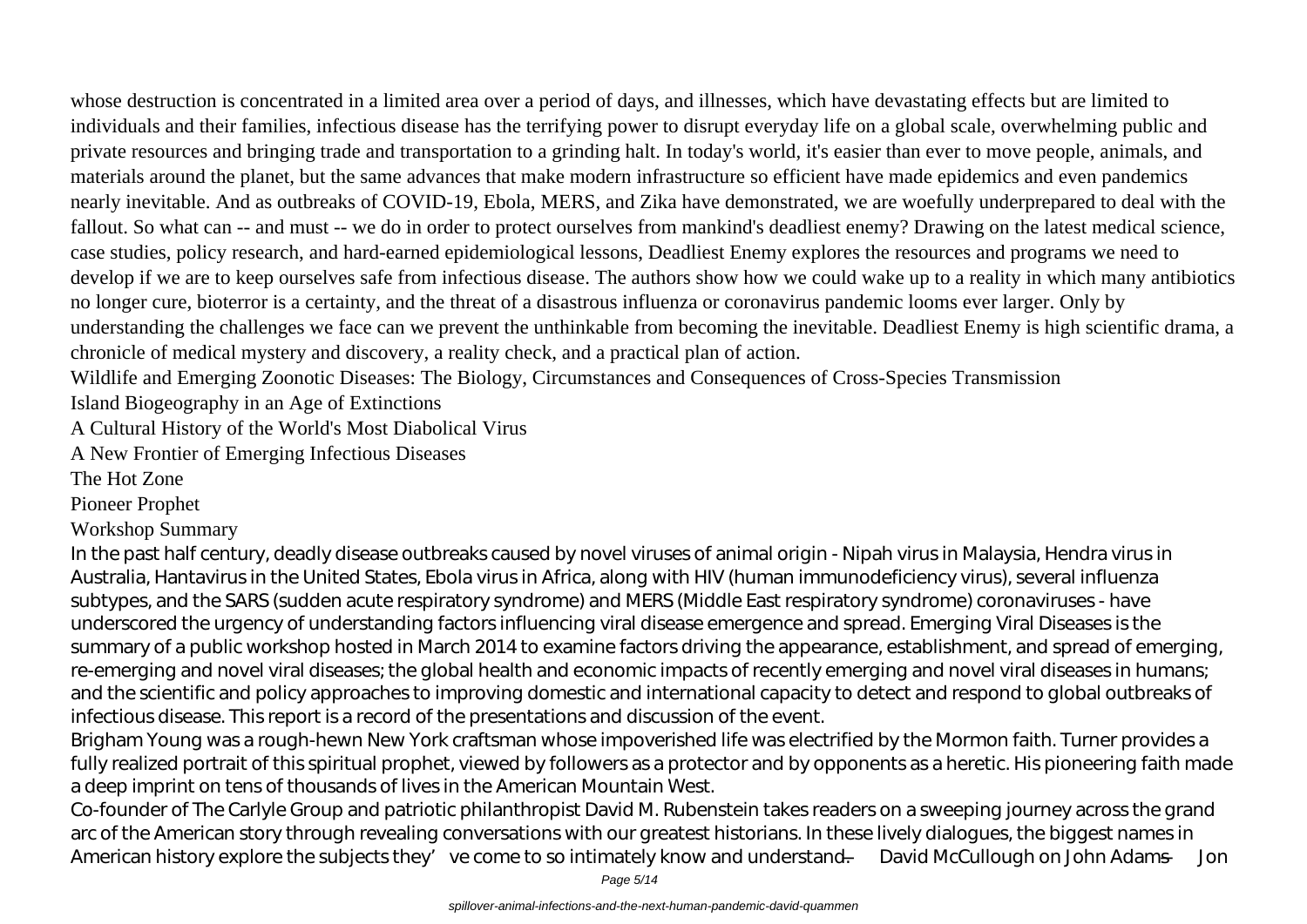Meacham on Thomas Jefferson — Ron Chernow on Alexander Hamilton — Walter Isaacson on Benjamin Franklin — Doris Kearns Goodwin on Abraham Lincoln — A. Scott Berg on Charles Lindbergh — Taylor Branch on Martin Luther King — Robert Caro on Lyndon B. Johnson — Bob Woodward on Richard Nixon —And many others, including a special conversation with Chief Justice John Roberts Through his popular program The David Rubenstein Show, David Rubenstein has established himself as one of our most thoughtful interviewers. Now, in The American Story, David captures the brilliance of our most esteemed historians, as well as the souls of their subjects. The book features introductions by Rubenstein as well a foreword by Librarian of Congress Carla Hayden, the first woman and the first African American to lead our national library. Richly illustrated with archival images from the Library of Congress, the book is destined to become a classic for serious readers of American history. Through these captivating exchanges, these bestselling and Pulitzer Prize–winning authors offer fresh insight on pivotal moments from the Founding Era to the late 20th century.

"From the author of The Fever, a wide-ranging inquiry into the origins of pandemics Interweaving history, original reportage, and personal narrative, Pandemic explores the origins of epidemics, drawing parallels between the story of cholera-one of history's most disruptive and deadly pathogens-and the new pathogens that stalk humankind today, from Ebola and avian influenza to drug-resistant superbugs. More than three hundred infectious diseases have emerged or reemerged in new territory during the past fifty years, and 90 percent of epidemiologists expect that one of them will cause a disruptive, deadly pandemic sometime in the next two generations. To reveal how that might happen, Sonia Shah tracks each stage of cholera's dramatic journey from harmless microbe to world-changing pandemic, from its 1817 emergence in the South Asian hinterlands to its rapid dispersal across the nineteenth-century world and its latest beachhead in Haiti. She reports on the pathogens following in cholera's footsteps, from the MRSA bacterium that besieges her own family to the neverbefore-seen killers emerging from China's wet markets, the surgical wards of New Delhi, the slums of Port-au-Prince, and the suburban backyards of the East Coast. By delving into the convoluted science, strange politics, and checkered history of one of the world's deadliest diseases, Pandemic reveals what the next epidemic might look like-and what we can do to prevent it"--

The Connections Between Ecology and Infectious Disease

Global Health Impacts of Vector-Borne Diseases

The Song of the Dodo

The Song Of The Dodo

Open and Unabashed Reviews on Spillover

How AIDS Emerged from an African Forest

Zoonoses

**While viruses—the world's most abundant biological entities—are not technically alive, they invade, replicate, and evolve within living cells. Michael Cordingley goes beyond our familiarity with infections to show how viruses spur evolutionary change in their hosts and shape global ecosystems, from ocean photosynthesis to drug-resistant bacteria.**

**This book summarizes current advances in our understanding of how infectious disease represents an ecological interaction between a pathogenic microorganism and the host species in which that microbe causes illness. The contributing authors explain that pathogenic microorganisms often also have broader ecological connections, which can include a natural environmental presence; possible**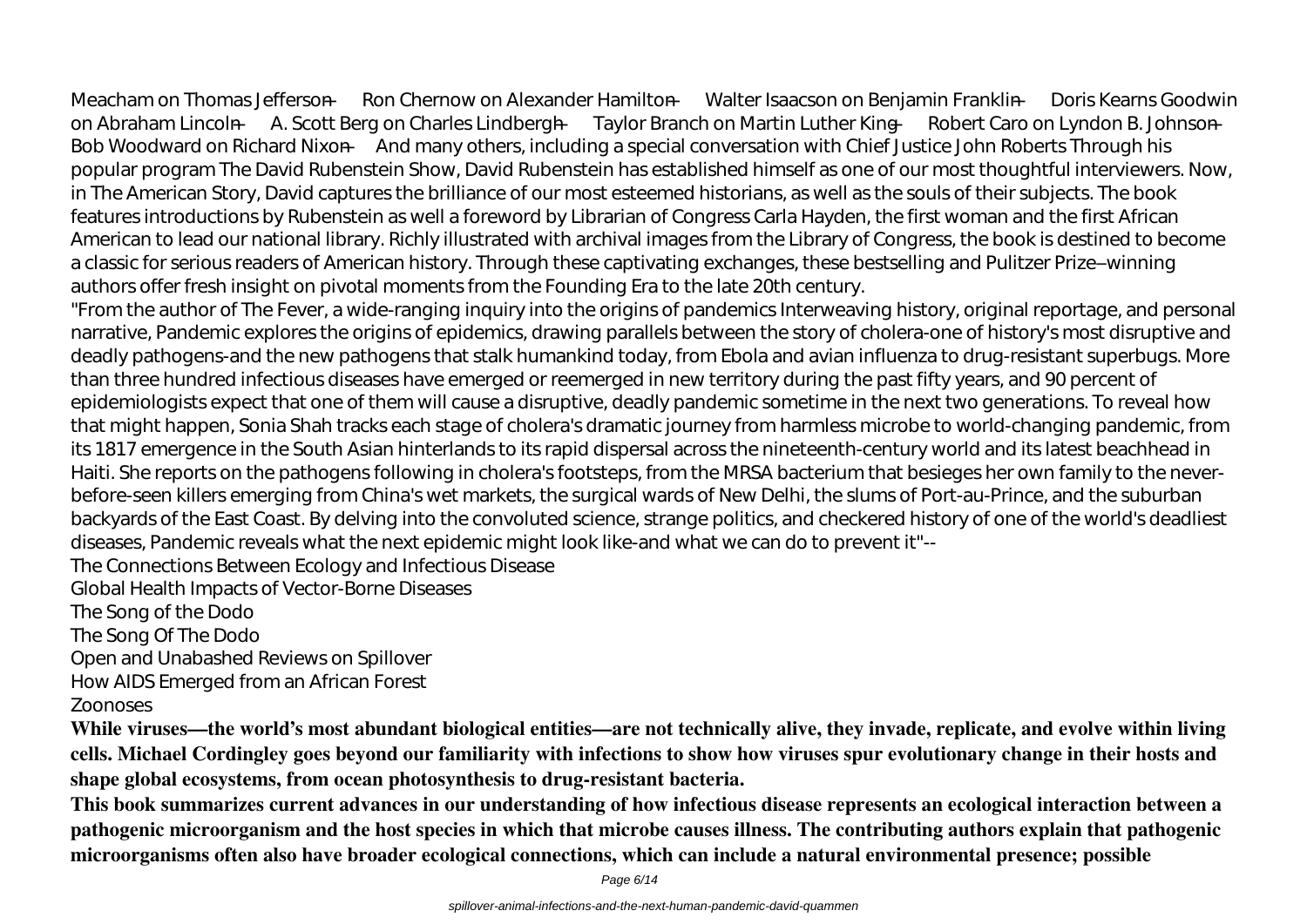**transmission by vehicles such as air, water, and food; and interactions with other host species, including vectors for which the microbe either may or may not be pathogenic. This field of science has been dubbed disease ecology, and the chapters that examine it have been grouped into three sections. The first section introduces both the role of biological community interactions and the impact of biodiversity on infectious disease. In turn, the second section considers those diseases directly affecting humans, with a focus on waterborne and foodborne illnesses, while also examining the critical aspect of microbial biofilms. Lastly, the third section presents the ecology of infectious diseases from the perspective of their impact on mammalian livestock and wildlife as well as on humans. Given its breadth of coverage, the volume offers a valuable resource for microbial ecologists and biomedical scientists alike.**

**The State of Food Security and Nutrition in the World gives updates on the prevalence of undernourishment globally and the absolute number of undernourished, as well as the latest estimates for a number of global nutrition targets. This latest edition looks at the role of economic slowdowns and downturns in the rise of hunger and makes policy recommendations to safeguard food security and nutrition worldwide.**

**"A frightening and fascinating masterpiece of science reporting that reads like a detective story." —Walter Isaacson In 1976 a deadly virus emerged from the Congo forest. As swiftly as it came, it disappeared, leaving no trace. Over the four decades since, Ebola has emerged sporadically, each time to devastating effect. It can kill up to 90 percent of its victims. In between these outbreaks, it is untraceable, hiding deep in the jungle. The search is on to find Ebola's elusive host animal. And until we find it, Ebola will continue to strike. Acclaimed science writer and explorer David Quammen first came near the virus while he was traveling in the jungles of Gabon, accompanied by local men whose village had been devastated by a recent outbreak. Here he tells the story of Ebola—its past, present, and its unknowable future. Extracted from Spillover by David Quammen, updated and with additional material.**

**Brigham Young**

**The Terrifying True Story of the Origins of the Ebola Virus**

**Disease and the Course of Human History**

**One Health**

**Understanding the Impact on Animal and Human Health: Workshop Summary**

**Viruses**

### **Deadliest Enemy**

This book focuses on central themes related to the conservation of bats. It details their response to land-use change and management practices, intensified urbanization and roost disturbance and loss. Increasing interactions between humans and bats as a result of hunting, disease relationships, occupation of human dwellings, and conflict over fruit crops are explored in depth. Finally, contributors highlight the roles that taxonomy, conservation networks and conservation psychology have to play in conserving this imperilled but vital taxon. With over 1300 species, bats are the second largest order of mammals, yet as the Anthropocene dawns, bat populations around the world are in

Page 7/14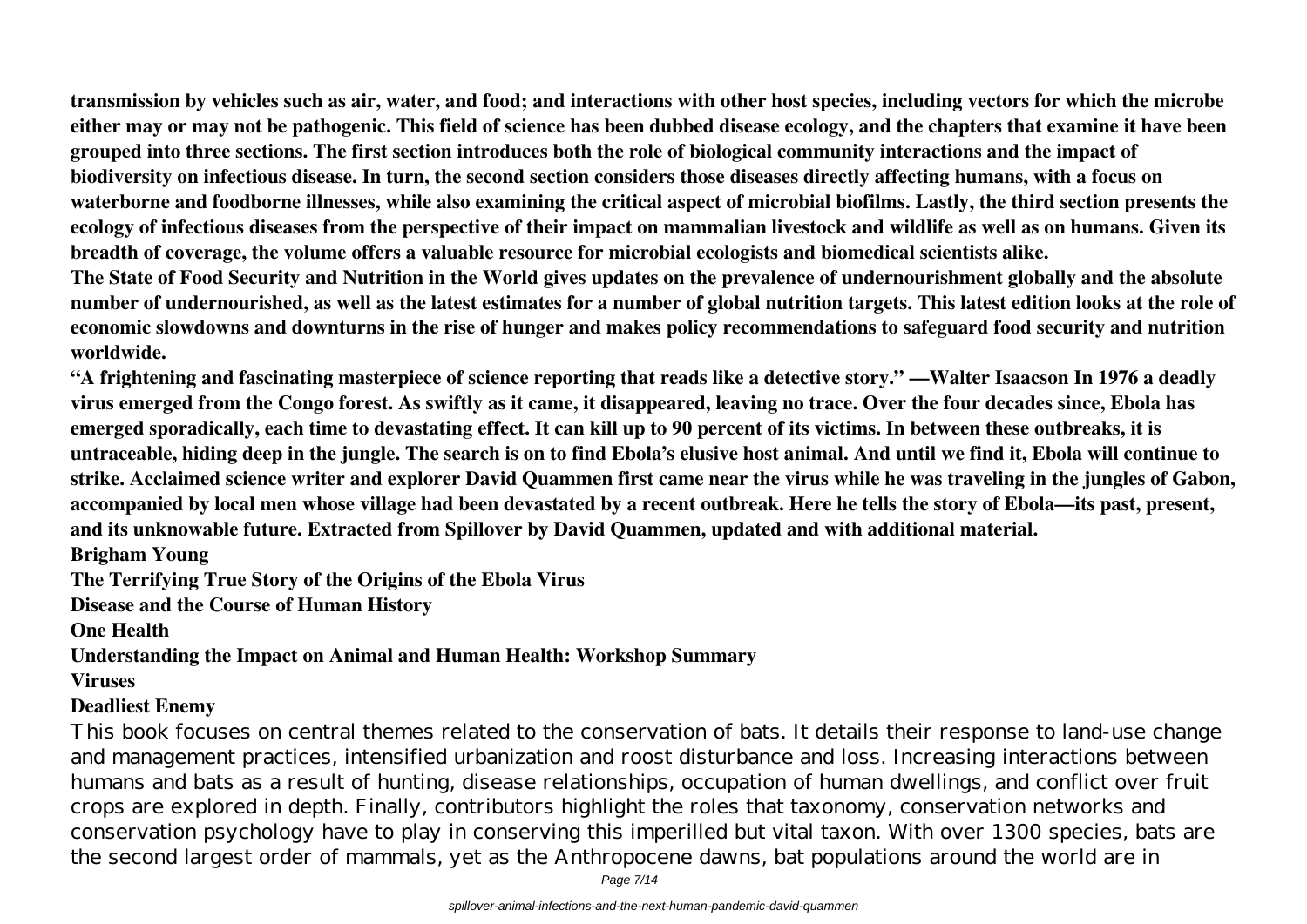decline. Greater understanding of the anthropogenic drivers of this decline and exploration of possible mitigation measures are urgently needed if we are to retain global bat diversity in the coming decades. This book brings together teams of international experts to provide a global review of current understanding and recommend directions for future research and mitigation.

The bestselling landmark account of the first emergence of the Ebola virus. Now a mini-series drama starring Julianna Margulies, Topher Grace, Liam Cunningham, James D'Arcy, and Noah Emmerich on National Geographic. A highly infectious, deadly virus from the central African rain forest suddenly appears in the suburbs of Washington, D.C. There is no cure. In a few days 90 percent of its victims are dead. A secret military SWAT team of soldiers and scientists is mobilized to stop the outbreak of this exotic "hot" virus. The Hot Zone tells this dramatic story, giving a hair-raising account of the appearance of rare and lethal viruses and their "crashes" into the human race. Shocking, frightening, and impossible to ignore, The Hot Zone proves that truth really is scarier than fiction. Pathogens transmitted among humans, animals, or plants by insects and arthropod vectors have been responsible for significant morbidity and mortality throughout recorded history. Such vector-borne diseases  $\hat{a} \in$ " including malaria, dengue, yellow fever, and plague  $\hat{a} \in \mathbb{T}$  together accounted for more human disease and death in the 17th through early 20th centuries than all other causes combined. Over the past three decades, previously controlled vector-borne diseases have resurged or reemerged in new geographic locations, and several newly identified pathogens and vectors have triggered disease outbreaks in plants and animals, including humans. Domestic and international capabilities to detect, identify, and effectively respond to vector-borne diseases are limited. Few vaccines have been developed against vector-borne pathogens. At the same time, drug resistance has developed in vector-borne pathogens while their vectors are increasingly resistant to insecticide controls. Furthermore, the ranks of scientists trained to conduct research in key fields including medical entomology, vector ecology, and tropical medicine have dwindled, threatening prospects for addressing vector-borne diseases now and in the future. In June 2007, as these circumstances became alarmingly apparent, the Forum on Microbial Threats hosted a workshop to explore the dynamic relationships among host, pathogen(s), vector(s), and ecosystems that characterize vector-borne diseases. Revisiting this topic in September 2014, the Forum organized a workshop to examine trends and patterns in the incidence and prevalence of vector-borne diseases in an increasingly interconnected and ecologically disturbed world, as well as recent developments to meet these dynamic threats. Participants examined the emergence and global movement of vector-borne diseases, research priorities for understanding their biology and ecology, and global preparedness for and progress toward their prevention, control, and mitigation. This report summarizes the presentations and discussions from the workshop.

Blood Line explores the complicated liaisons between fathers and sons. Though using traditional masculine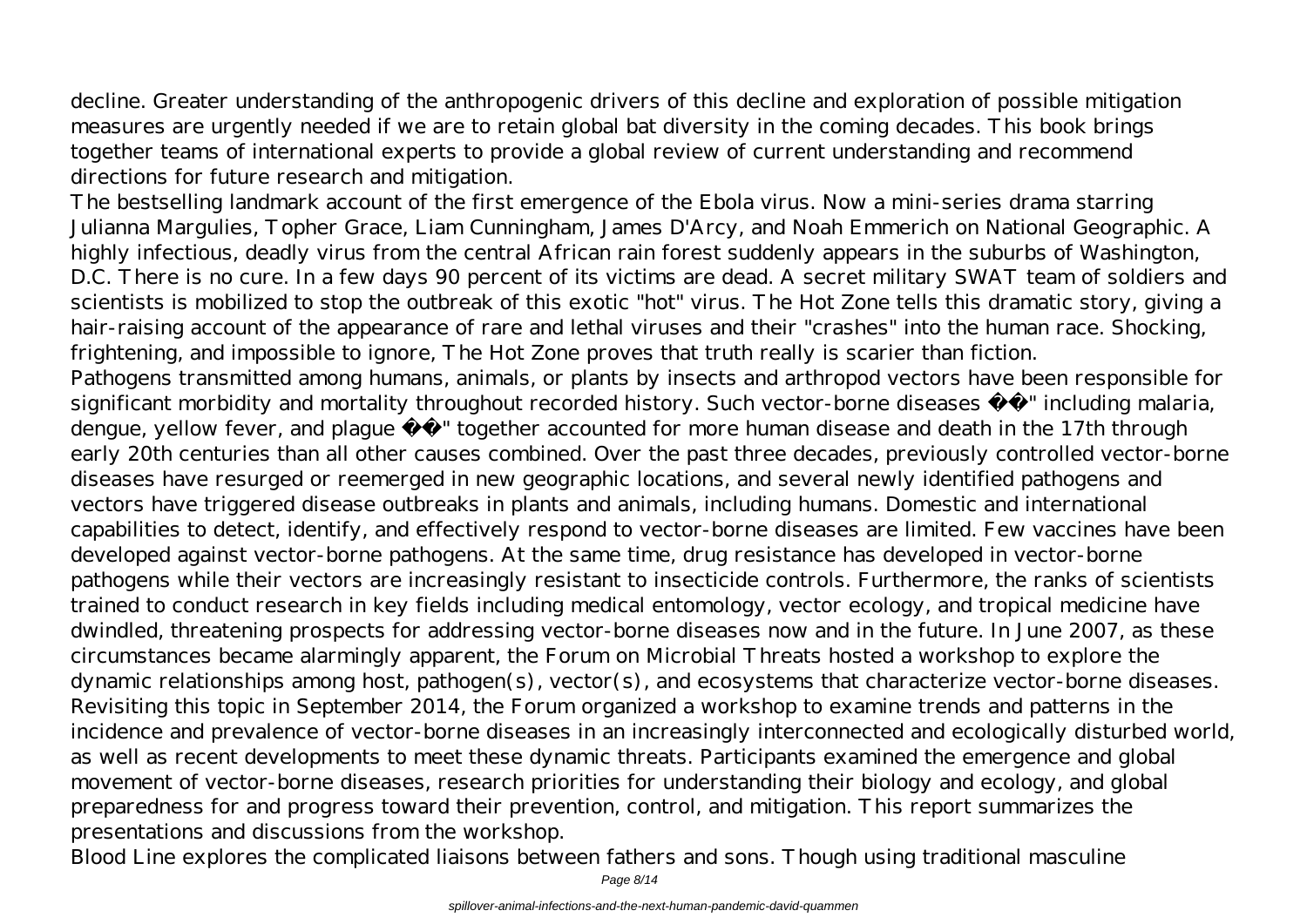backdrops, the three stories in the collection go beyond a portrayal of physical and emotional endurance to evoke the blending of guilt, rebellion, patricide, and the transcending power of kinship that allow both father and son to place themselves in relationship to each other and in relation to the world.

The Emergence of Zoonotic Diseases

The State of Food Security and Nutrition in the World 2019

the powerful, prescient book that predicted the Covid-19 coronavirus pandemic.

Spillover: Animal Infections and the Next Human Pandemic

Safeguarding Against Economic Slowdowns and Downturns

People, Animals, and the Environment

Spillover

*Examines the emergence and causes of new diseases all over the world, describing a process called "spillover" where illness originates in wild animals before being passed to humans and discusses the potential for the next huge pandemic. 70,000 first printing.*

*The Cobra Event is set in motion one spring morning in New York City, when a seventeen-year-old student wakes up feeling vaguely ill. Hours later she is having violent seizures, blood is pouring out of her nose, and she has begun a hideous process of self-cannibalization. Soon, other gruesome deaths of a similar nature have been discovered, and the Centers for Disease Control sends a forensic pathologist to investigate. What she finds precipitates a federal crisis. The details of this story are fictional, but they are based on a scrupulously thorough inquiry into the history of biological weapons and their use by civilian and military terrorists. Richard Preston's sources include members of the FBI and the United States military, public health officials, intelligence officers in foreign governments, and scientists who have been involved in the testing of strategic bioweapons. The accounts of what they have seen and what they expect to happen are chilling. The Cobra Event is a dramatic, heart-stopping account of a very real threat, told with the skill and authority that made Preston's The Hot Zone an internationally acclaimed bestseller. Why have island ecosystems always suffered such high rates of extinction? In our age, with all the world's landscapes, from Tasmania to the Amazon to Yellowstone, now being carved into island-like fragments by human activity, the implications of this question are more urgent than ever. Over the past eight years, David Quammen has followed the threads of island biogeography on a globe-encircling journey of discovery.*

*H1N1 ("swine flu"), SARS, mad cow disease, and HIV/AIDS are a few examples of zoonotic diseases-diseases transmitted between humans and animals. Zoonotic diseases are a growing concern given multiple factors: their often novel and unpredictable nature, their ability to emerge anywhere and spread rapidly around the globe, and their major economic toll on several disparate industries. Infectious disease surveillance systems are used to detect this threat to human and animal health. By systematically collecting data on the occurrence of infectious diseases in humans and animals, investigators can track the spread of disease and*

Page 9/14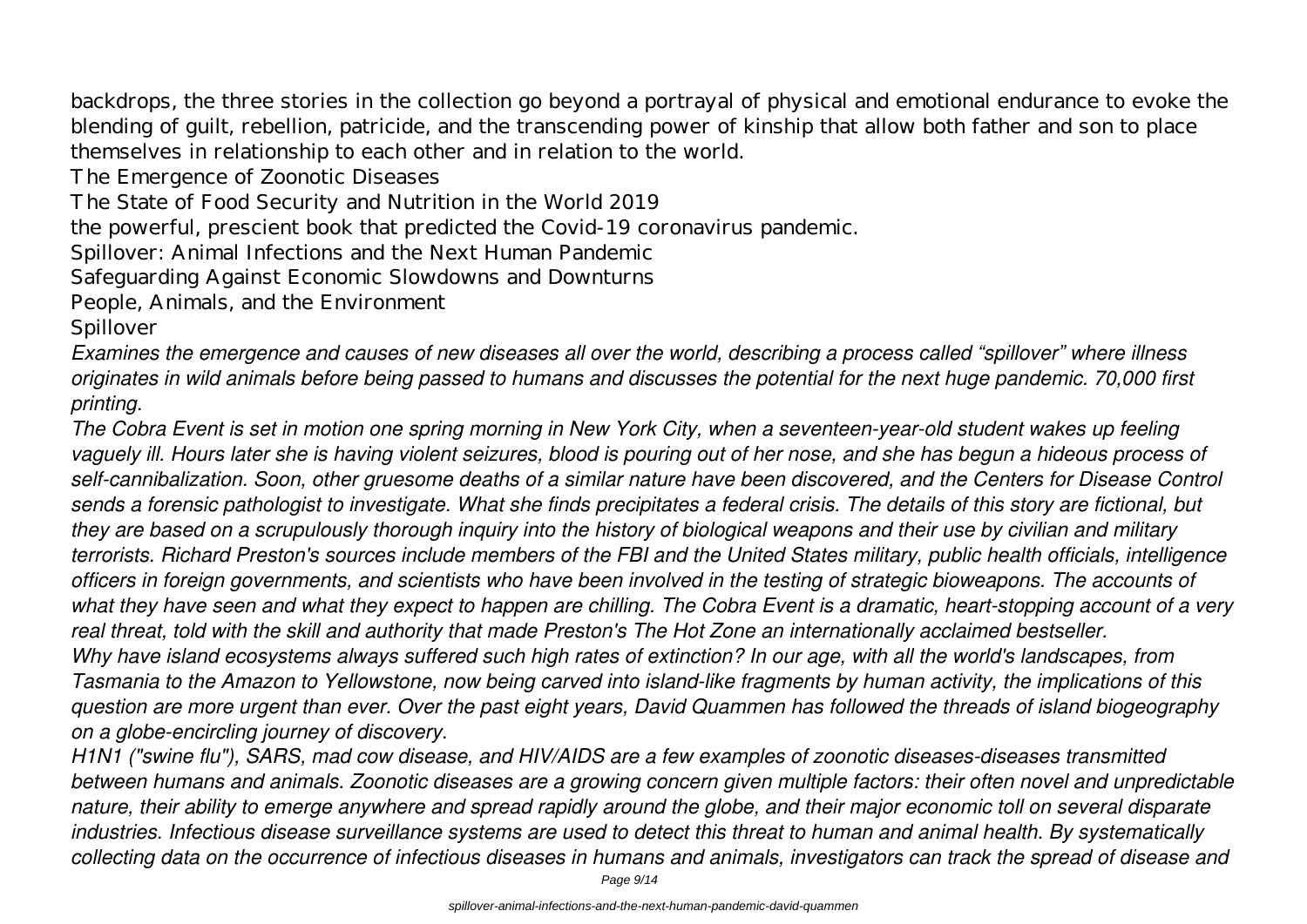*provide an early warning to human and animal health officials, nationally and internationally, for follow-up and response. Unfortunately, and for many reasons, current disease surveillance has been ineffective or untimely in alerting officials to emerging zoonotic diseases. Sustaining Global Surveillance and Response to Emerging Zoonotic Diseases assesses some of the disease surveillance systems around the world, and recommends ways to improve early detection and response. The book presents solutions for improved coordination between human and animal health sectors, and among governments and international organizations. Parties seeking to improve the detection and response to zoonotic diseases--including U.S. government and international health policy makers, researchers, epidemiologists, human health clinicians, and veterinarians--can use this book to help curtail the threat zoonotic diseases pose to economies, societies, and health. Rabid*

# *Pandemic*

*Animal Infections and the Next Human Pandemic*

*Tracking Contagions, from Cholera to Ebola and Beyond*

# *Lyme Disease*

*The Reluctant Mr. Darwin: An Intimate Portrait of Charles Darwin and the Making of His Theory of Evolution (Great Discoveries) Space, Exploration, and Life on Earth*

This volume offers an overview of the processes of zoonotic viral emergence, the intricacies of host/virus interactions, and of biological transitions and modifying factors. The themes introduced here are amplified and explored in detail by the contr authors, who explore the mechanisms and unique circumstances by which evolution, biology, history, and current context h contrived to drive the emergence of different zoonotic agents by a series of related events.

In this New York Times bestseller and longlist nominee for the National Book Award, "our greatest living chronicler of the na world" (The New York Times), David Quammen explains how recent discoveries in molecular biology affect our understanding evolution and life's history. In the mid-1970s, scientists began using DNA sequences to reexamine the history of all life. Per the most startling discovery to come out of this new field—the study of life's diversity and relatedness at the molecular level horizontal gene transfer (HGT), or the movement of genes across species lines. It turns out that HGT has been widespread important; we now know that roughly eight percent of the human genome arrived sideways by viral infection—a type of HG Tangled Tree, "the grandest tale in biology….David Quammen presents the science—and the scientists involved—with patience, candor, and flair" (Nature). We learn about the major players, such as Carl Woese, the most important little-known biologist twentieth century; Lynn Margulis, the notorious maverick whose wild ideas about "mosaic" creatures proved to be true; and Tsutomu Wantanabe, who discovered that the scourge of antibiotic-resistant bacteria is a direct result of horizontal gene t bringing the deep study of genome histories to bear on a global crisis in public health. "David Quammen proves to be an immensely well-informed quide to a complex story" (The Wall Street Journal). In The Tangled Tree, he explains how molecula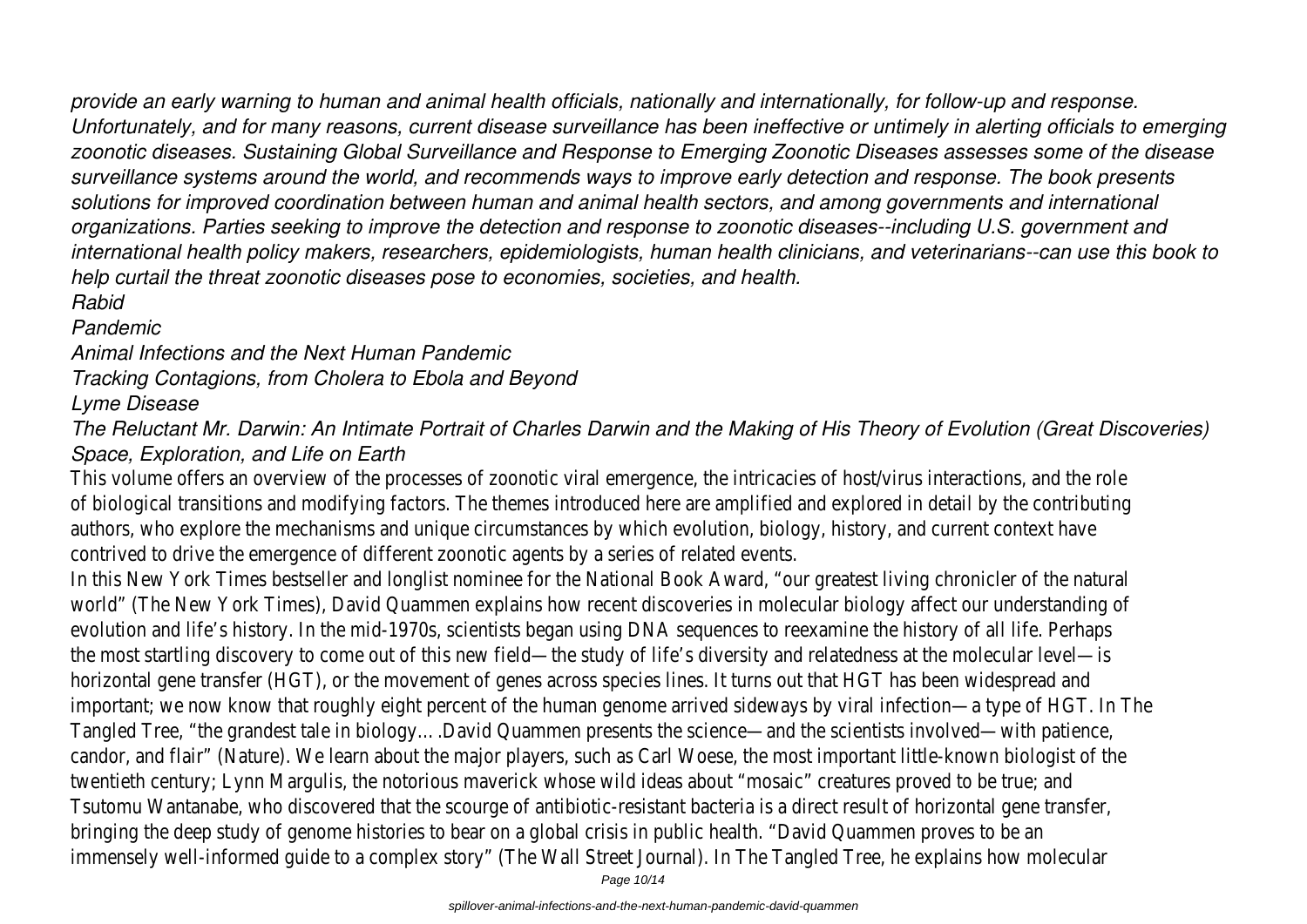studies of evolution have brought startling recognitions about the tangled tree of life—including where we humans fit upor Thanks to new technologies, we now have the ability to alter even our genetic composition—through sideways insertions, as has long been doing. "The Tangled Tree is a source of wonder....Quammen has written a deep and daring intellectual advent (The Boston Globe).

A sweeping germ's-eye view of history from human origins to global pandemics Plagues upon the Earth is a monumental his of humans and their germs. Weaving together a grand narrative of global history with insights from cutting-edge genetics, Harper explains why humanity's uniquely dangerous disease pool is rooted deep in our evolutionary past, and why its growt accelerated by technological progress. He shows that the story of disease is entangled with the history of slavery, colonial capitalism, and reveals the enduring effects of historical plagues in patterns of wealth, health, power, and inequality. He als the story of humanity's escape from infectious disease—a triumph that makes life as we know it possible, yet destabilizes environment and fosters new diseases. Panoramic in scope, Plagues upon the Earth traces the role of disease in the transit farming, the spread of cities, the advance of transportation, and the stupendous increase in human population. Harper offer new interpretation of humanity's path to control over infectious disease—one where rising evolutionary threats constantly back against human progress, and where the devastating effects of modernization contribute to the great divergence betw societies. The book reminds us that human health is globally interdependent—and inseparable from the well-being of the pla itself. Putting the COVID-19 pandemic in perspective, Plagues upon the Earth tells the story of how we got here as a specie it may help us decide where we want to go.

"David Quammen is simply the best natural essayist working today."--Tim Cahill, author of Lost in My Own Backyard "Lively about science and nature depends less on the offering of good answers, I think, than on the offering of good questions," said David Quammen in the original introduction to Natural Acts. For more than two decades, he has stuck to that credo. In this updated version of curiosity leads him from New Mexico to Romania, from the Congo to the Amazon, asking questions abou mosquitoes (what are their redeeming merits?), dinosaurs (how did they change the life of a dyslexic Vietnam vet?), and clo (can it save endangered species?). This revised and expanded edition best-loved "Natural Acts" columns, which first appeare Outside magazine in the early 1980s, and includes recent pieces such as "Planet of Weeds," an influential new Natural Acts eye-opening journey that will please both Quammen fans and newcomers to his work. Song lyrics have been redacted from ebook owing to permissions issues.

Sustaining Global Surveillance and Response to Emerging Zoonotic Diseases

The Tangled Tree

Stories of Fathers and Sons

Taking a Multisectoral One Health Approach : A Tripartite Guide to Addressing Zoonotic Diseases in Countries Emerging Viral Diseases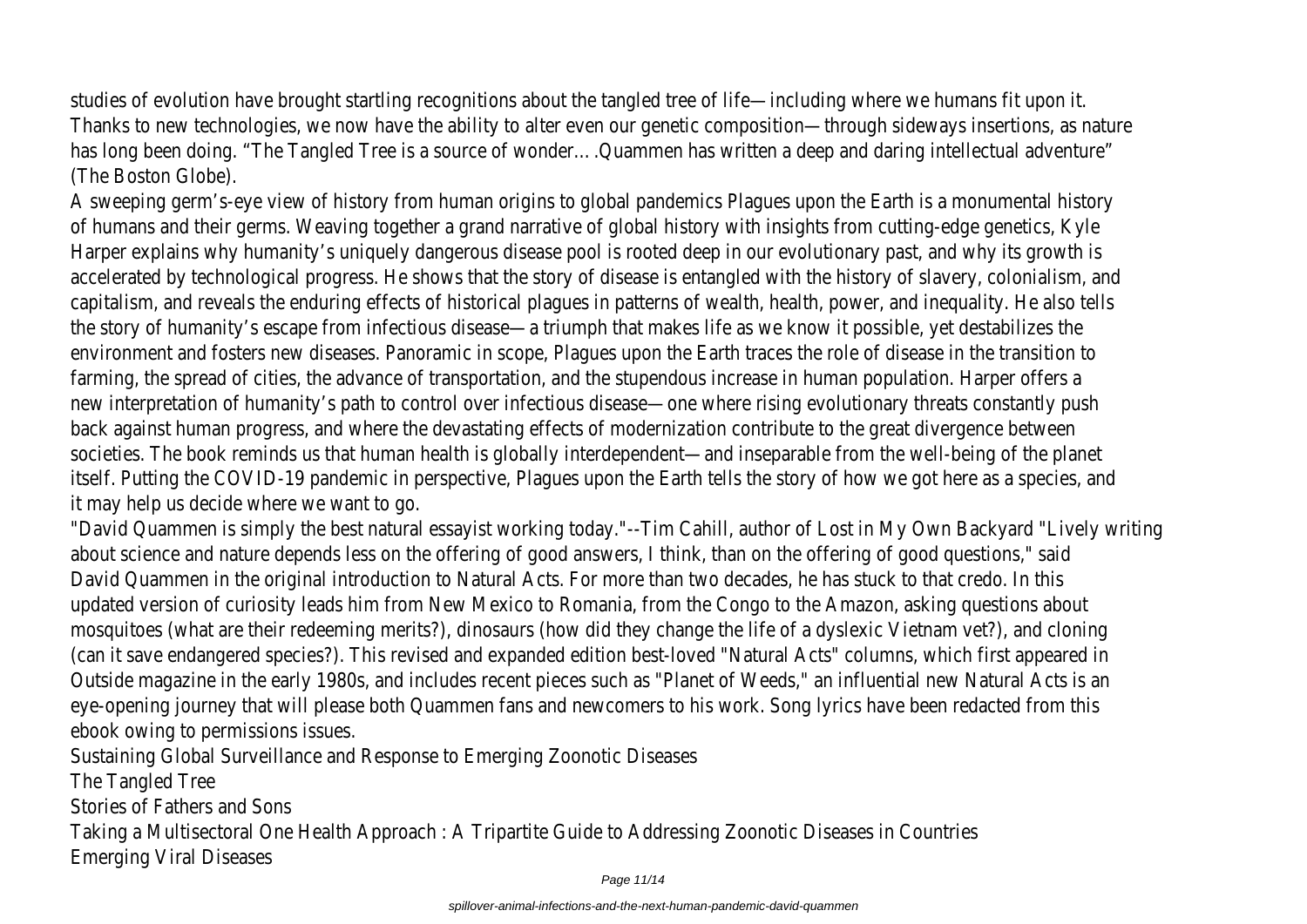# The Sixth Extinction The One Health Connection: Workshop Summary

Zoonotic diseases represent one of the leading causes of illness and death from infectious disease. Defined by the World Health Organization, zoonoses are  $\hat{a}\in\hat{c}$  cethose diseases and infections that are naturally transmitted between vertebrate animals and man with or without an arthropod intermediate.â Worldwide, zoonotic diseases have a negative impact on commerce, travel, and economies. In most developing countries, zoonotic diseases are among those diseases that contribute significantly to an already overly burdened public health system. In industrialized nations, zoonotic diseases are of particular concern for at-risk groups such as the elderly, children, childbearing women, and immunocompromised individuals. The Emergence of Zoonotic Diseases: Understanding the Impact on Animal and Human Health, covers a range of topics, which include: an evaluation of the relative importance of zoonotic diseases against the overall backdrop of emerging infections; research findings related to the current state of our understanding of zoonotic diseases; surveillance and response strategies to detect, prevent, and mitigate the impact of zoonotic diseases on human health; and information about ongoing programs and actions being taken to identify the most important needs in this vital area.

In this book, we have hand-picked the most sophisticated, unanticipated, absorbing (if not at times crackpot!), original and musing book reviews of "Spillover: Animal Infections and the Next Human Pandemic." Don't say we didn't warn you: these reviews are known to shock with their unconventionality or intimacy. Some may be startled by their biting sincerity; others may be spellbound by their unbridled flights of fantasy. Don't buy this book if: 1. You don't have nerves of steel. 2. You expect to get pregnant in the next five minutes. 3. You've heard it all.

This book provides insight into the instances in which wildlife species can create problems. Some species trigger problems for human activities, but many others need humans to save them and to continue to exist. The text addresses issues faced by economists and politicians dealing with laws involving actions undertaken to resolve the problems of the interaction between humans and wildlife. Here, the words 'problematic species' are used in their broadest sense, as may be appreciated in the short introductions to the various sections. At times, the authors discuss special cases while always extending the discussion into a more general and broad vision. At others, they present real cutting-edge analysis of ecological topics and issues. The book will be of interest to biologists, ecologists and wildlife managers involved in research on wildlife, parks, and environmental management, as well as to government departments and agencies, NGOs and conservation wildlife organizations. Even those in contact with nature, such as hunters, herders, and farmers, will be able to find a great deal of important information. Specific case studies are selected from among the most significant and prevalent cases throughout the world. A total of 26 papers have been selected for this book, written by zoologists, biologists and ecologists. Many have an interdisciplinary approach, with contributions by economists, criminologists, technical specialists, and engineers.

The 2018 FAO-OIE-WHO (Tripartite) zoonoses guide, "Taking A Multisectoral, One Health Approach: A Tripartite Guide to Addressing Zoonotic Diseases in Countries" (2018 TZG) is being jointly developed to provide member countries with practical guidance on OH approaches to build national mechanisms for multisectoral coordination, communication, and collaboration to address zoonotic disease threats at the animal-human-environment interface. The 2018 TZG updates and expands on the guidance in the one previous jointly-developed, zoonoses-specific guidance document: the 2008 Tripartite "Zoonotic Diseases: A Guide to Establishing Collaboration between Animal and Human Health Sectors at the Country Level", developed in WHO South-East Asia Region and Western Pacific Region. The 2018 TZG supports building by countries of the resilience and capacity to address emerging and endemic zoonotic diseases such as avian influenza, rabies, Ebola, and Rift Valley fever, as well as food-borne diseases and antimicrobial resistance, and to minimize their impacts on health, livelihoods, and economies. It additionally supports country efforts to implement WHO International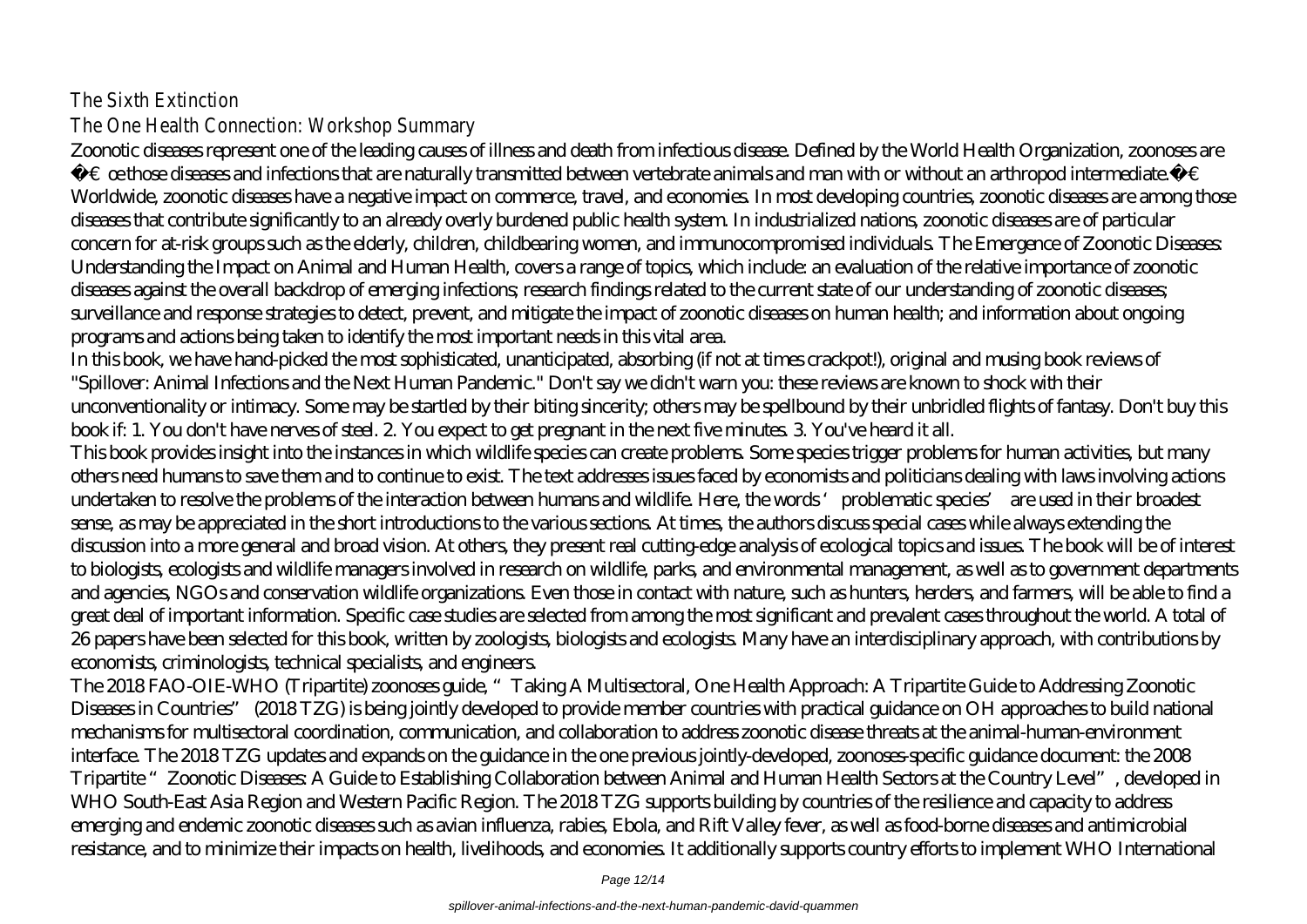Health Regulations (2005) and OIE international standards, to address gaps identified through external and internal health system evaluations, and to achieve targets of the Sustainable Development Goals. The 2018 TZG provides relevant country ministries and agencies with lessons learned and good practices identified from country-level experiences in taking OH approaches for preparedness, prevention, detection and response to zoonotic disease threats, and provides guidance on multisectoral communication, coordination, and collaboration. It informs on regional and country-level OH activities and relevant unisectoral and multisectoral tools available for countries to use.

Our War Against Killer Germs

Natural Acts: A Sidelong View of Science and Nature

The Demon in the Freezer

The Cobra Event

The Chimp and the River

The Chickens Fight Back

Problematic Wildlife

Approximately 75% of emerging infectious diseases are zoonoses, and the rate of emergence of zoonotic diseases is on the rise. Bats are being increasingly recognised as an important reservoir of zoonotic viruses of different families, including SARS coronavirus, Nipah virus, Hendra virus and Ebola virus. Understanding bats' role in emerging zoonotic diseases is crucial to this rapidly expanding area of research. Bats and Viruses: A New Frontier of Emerging Infectious Diseases provides an updated overview of research focusing on bat biology and the role bats play as hosts of many major zoonotic viruses. The text covers bat biology, immunology, and genomics. Chapters also delve into the various major bat-borne virus families, including lyssaviruses, paramyxoviruses, coronaviruses, filoviruses and reoviruses, among others. Edited by leaders in the field, Bats and Viruses: A New Frontier of Emerging Infectious Diseases is a timely, invaluable reference for bat researchers studying microbiology, virology and immunology, as well as infectious disease workers and epidemiologists, among others.

The most fatal virus known to science, rabies-a disease that spreads avidly from animals to humans-kills nearly one hundred percent of its victims once the infection takes root in the brain. In this critically acclaimed exploration, journalist Bill Wasik and veterinarian Monica Murphy chart four thousand years of the history, science, and cultural mythology of rabies. From Greek myths to zombie flicks, from the laboratory heroics of Louis Pasteur to the contemporary search for a lifesaving treatment, Rabid is a fresh and often wildly entertaining look at one of humankind's oldest and most fearsome foes. "A searing narrative." -The New York Times "In this keen and exceptionally well-written book, rife with surprises, narrative suspense and a steady flow of expansive insights, 'the world's most diabolical virus' conquers the unsuspecting reader's imaginative nervous system. . . . A smart, unsettling, and strangely stirring piece of work." -San Francisco Chronicle "Fascinating. . . . Wasik and Murphy chronicle more than two millennia of myths and discoveries about rabies and the animals that transmit it, including dogs, bats and raccoons." -The Wall Street Journal

The real story of AIDS - how it originated with a virus in a chimpanzee, jumped to one human and infected more than 60 million Page 13/14